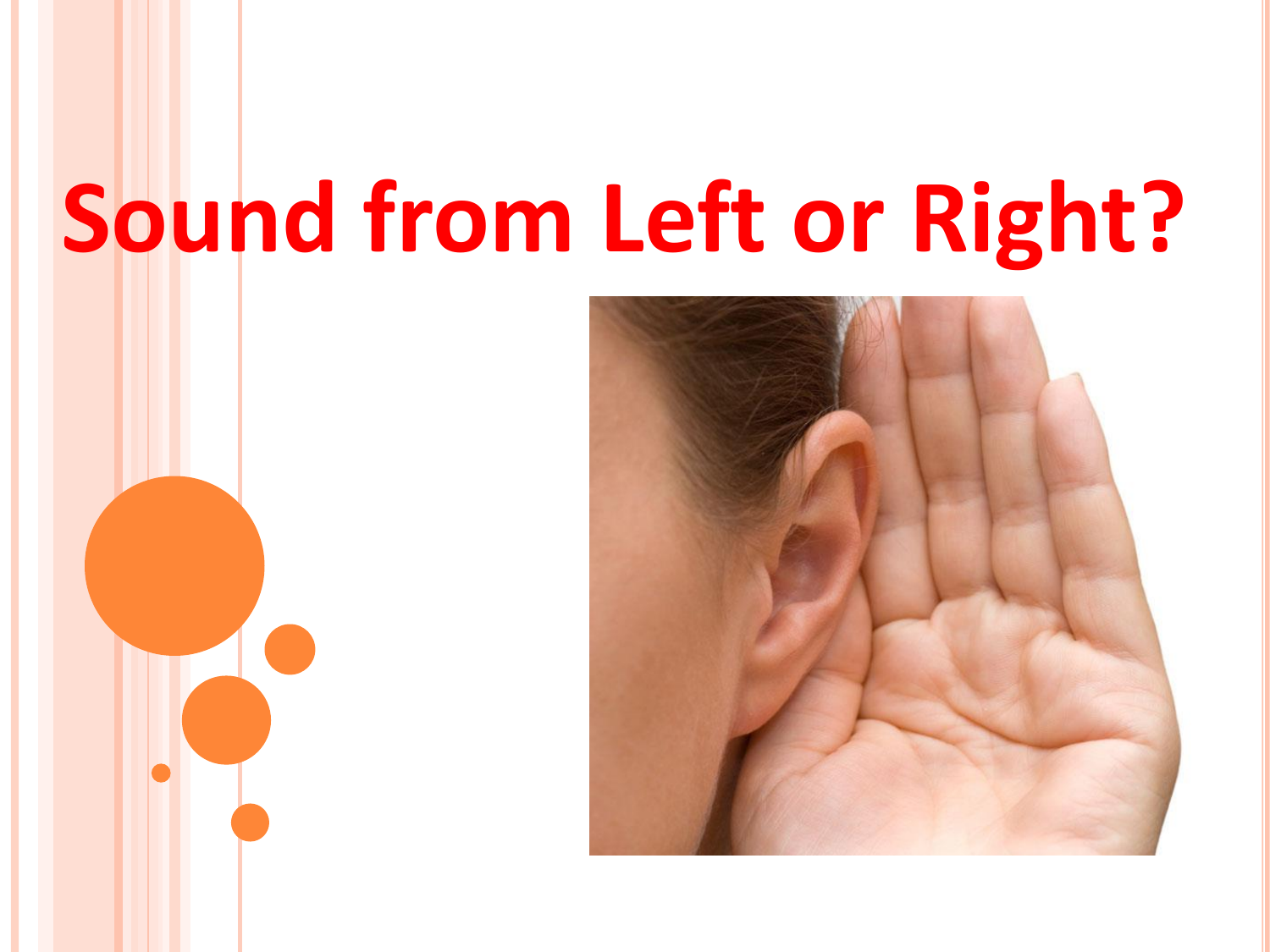# **Pre-Activity Quiz**

**1. How does our sense of hearing work?**

**2. Why do we have two ears?**

**3. How does a stethoscope work? (A device used by doctors to listen to the sound of your heart.)**



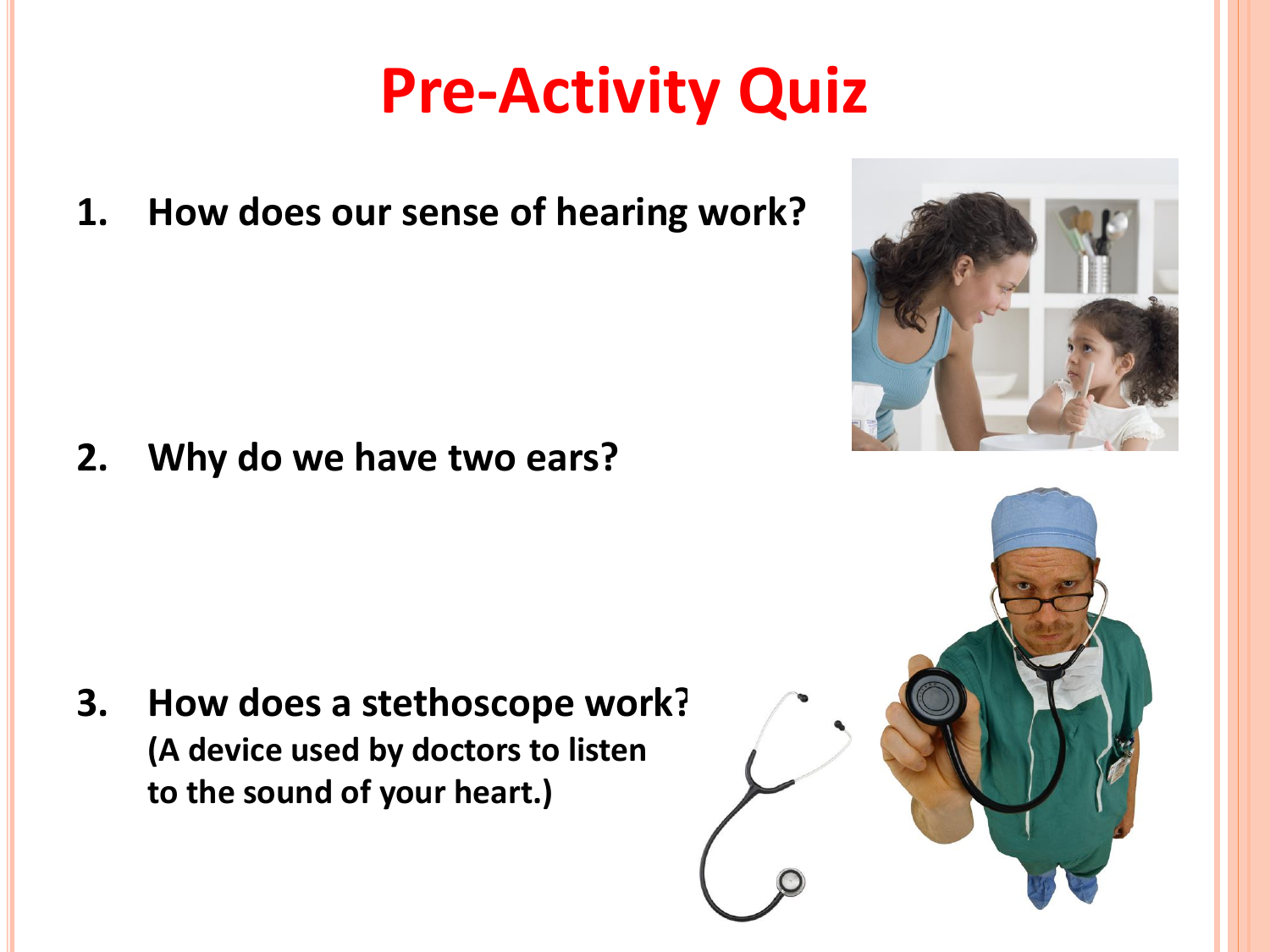# **Pre-Activity Quiz Answers**

- **1. How does our sense of hearing work?**
	- Sound makes the ear drum move, and this movement is amplified by the middle ear. This amplified movement causes fluid in the inner ear to move, and the hairs in the inner ear convert movement into electrical impulses that are sent to the brain



#### **2. Why do we have two ears?**

Two ears enable us to determine the direction of the sound we hear because sounds from one side take longer to travel to the farther ear.

#### **3. How does a stethoscope work?**

**(A device used by doctors to listen to your heart sounds.)** A stethoscope is a tube that picks up vibrations of the skin on your chest via a diaphragm. The diaphragm converts the vibrations into sound that travels via the air in the tube to the doctor's ears.

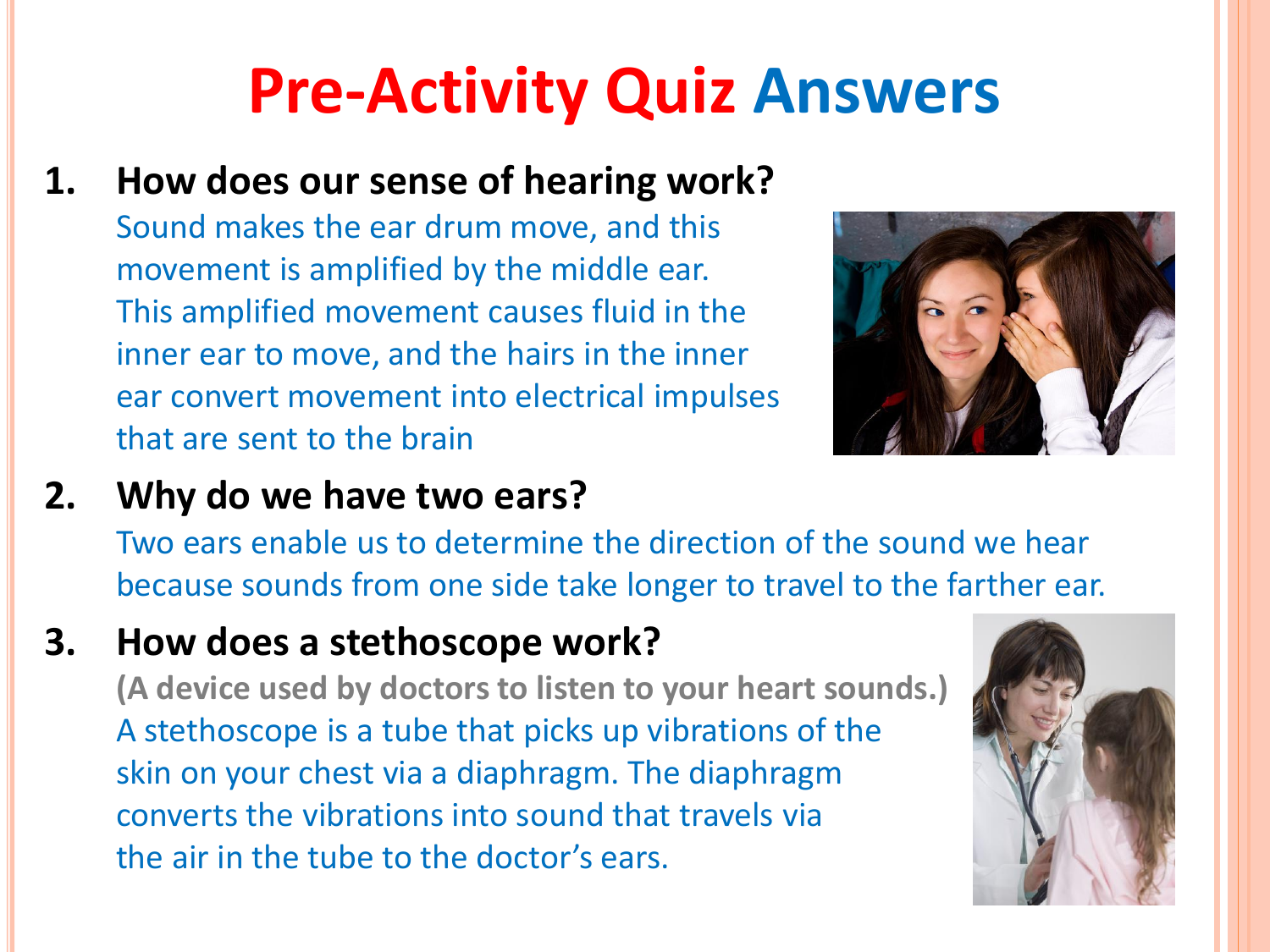# **How Does Our Sense of Hearing Work?**

### **The steps involved in hearing:**

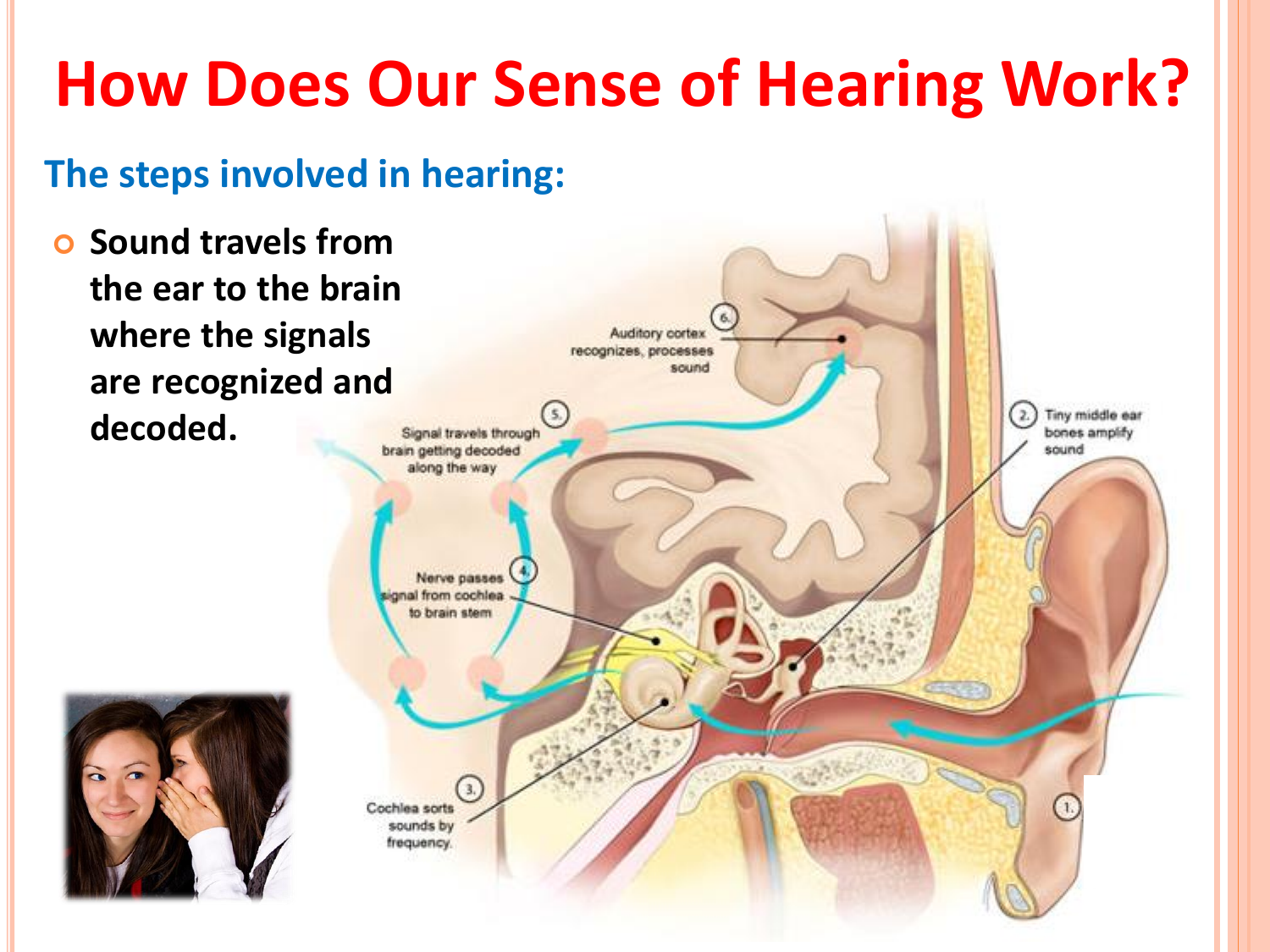# **Determining Direction: Left or Right?**

**Why do animals, including humans, have two ears?** 



- **Two ears helps us determine the direction of the sounds we hear.**
- **The time lag between the two ears provides our brains with information about the direction of the sources of sounds.**
- **Volume and sound quality also help in determining the distances sounds are coming from.**

**binaural** = Having two ears.

**binaural hearing** = How animals use their two ears and the time lag of sound waves to determine direction of origin of sounds.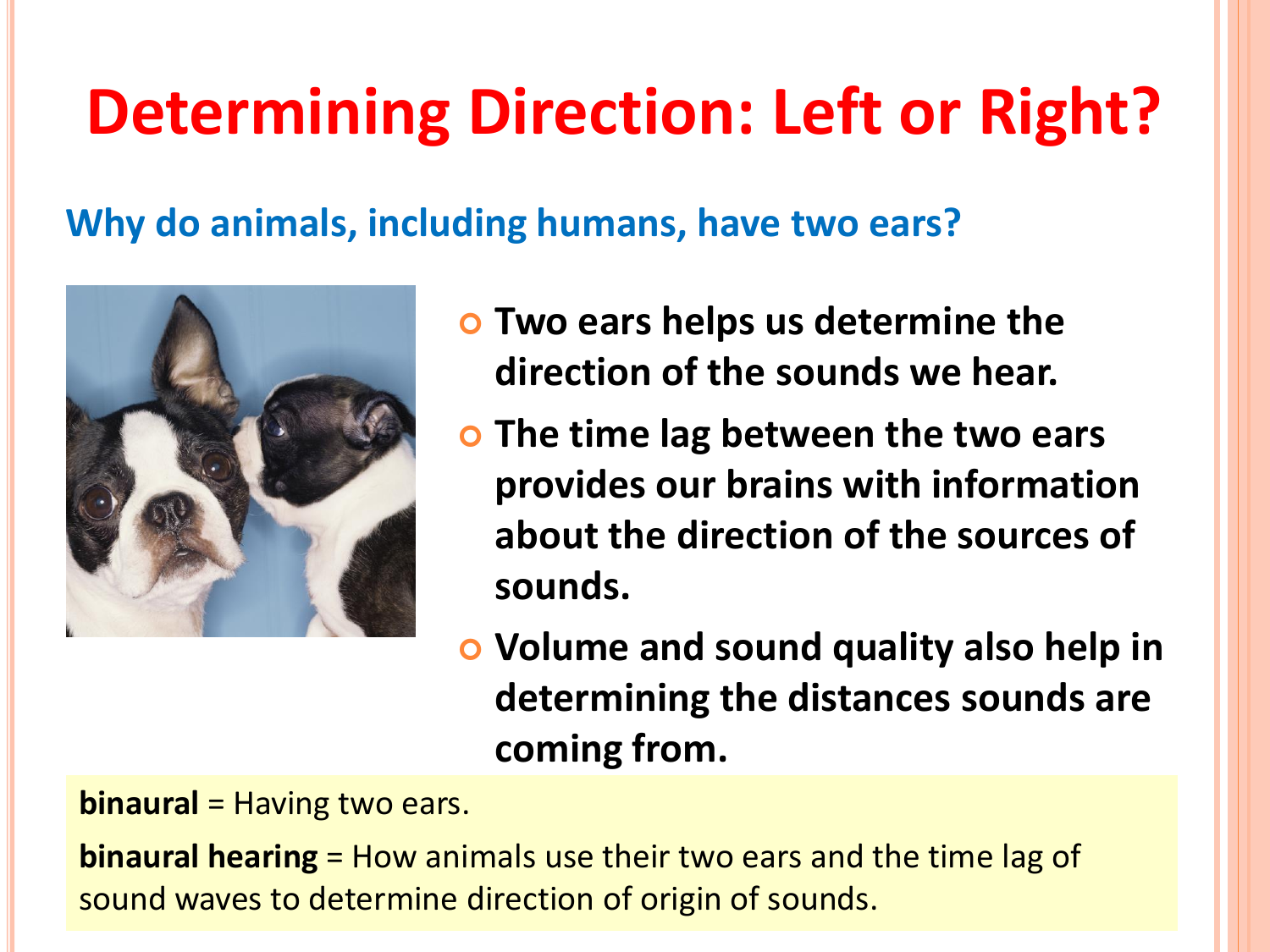# **Determining Direction**

### **Left or right?**

 **By having an ear on each side of our heads, we can distinguish whether sounds are coming from the left or the right. The difference in arrival times of the sound at each ear helps our brain figure out where they are coming from.**



### **How much time difference?**

 **A sound coming from one direction reaches the more distant ear approximately 1/500th of a second later. Our brain is an amazing machine that can distinguish between such a small difference in the arrival times between the two ears.**

> **sound localization** = A person's ability to identify the location or origin of a detected sound in direction and distance.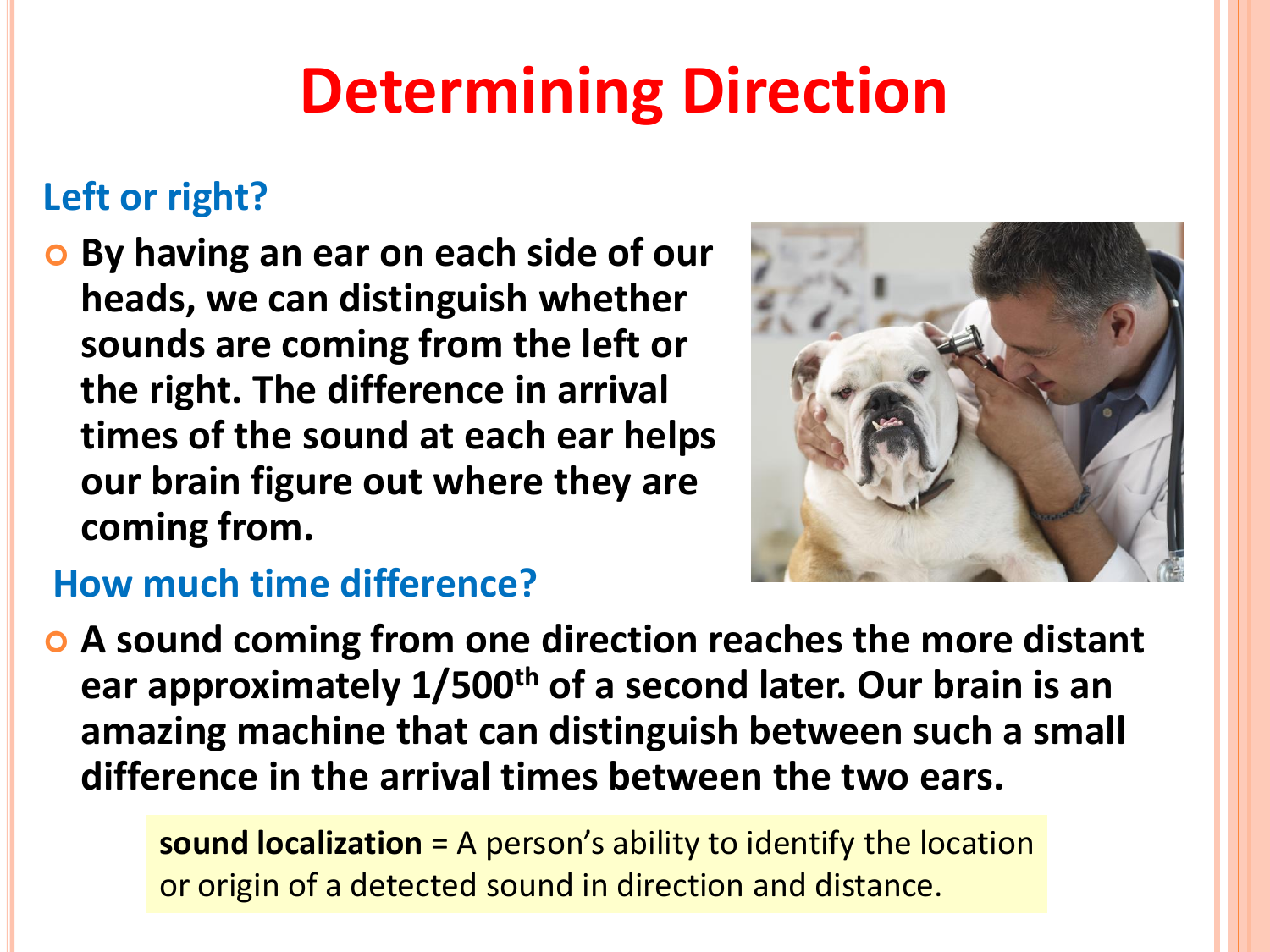# **Determining Direction**



### **What about volume difference?**

 **Our ears also use the difference in loudness (volume) of the sounds perceived by the two ears to identify where they are coming from.** 

**Humans can tell the direction of high-frequency sounds better than low-frequency sounds.**

- **O** High-frequency sounds are blocked by the head and do **not easily reach the furthest ear, so the closest ear to the sound hears it more loudly than the distant one.**
- **If the frequency of the sounds is low, the head does not block the sound as readily and so both ears are able to capture the sound.**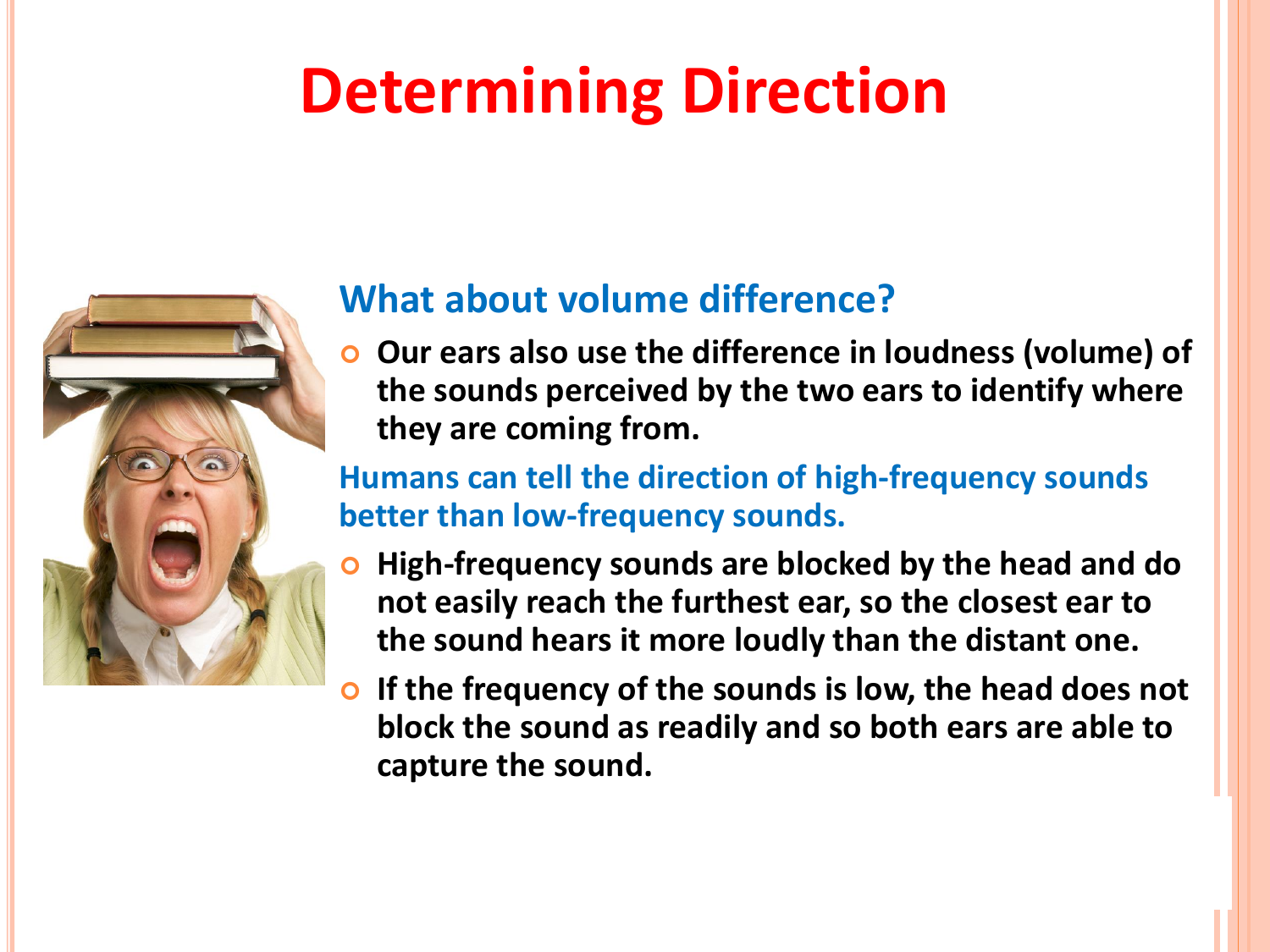## **Directional Hearing Activity**



- **Why do people turn their heads when they cannot tell where a sound is coming from?**
- **Can you think of an activity we can perform to determine how we detect where sounds come from?**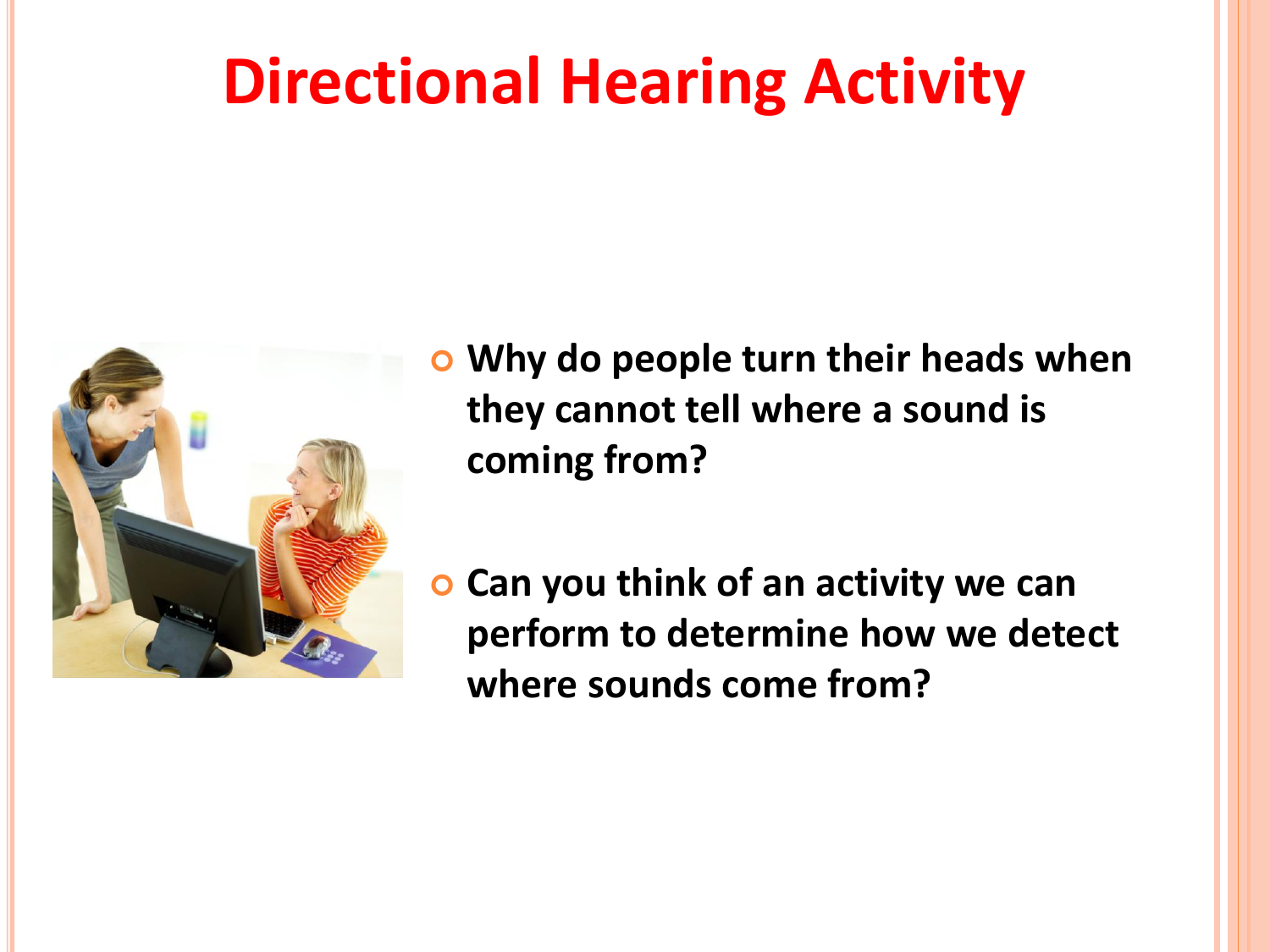### **Directional Hearing Testing Instructions**

 **With his back to the wooden block, one student puts the stethoscope ear buds in his ears while the other, out-of-sight student uses a pen or pencil to tap on the tube at random locations.** 



- **The listener tries to determine the direction the sound is coming from and says "left" or "right" aloud while the partner (who is tapping) records his directional hearing responses on the worksheet.**
- **Then the pair switches positions and repeats the experiment, filling out the second worksheet.**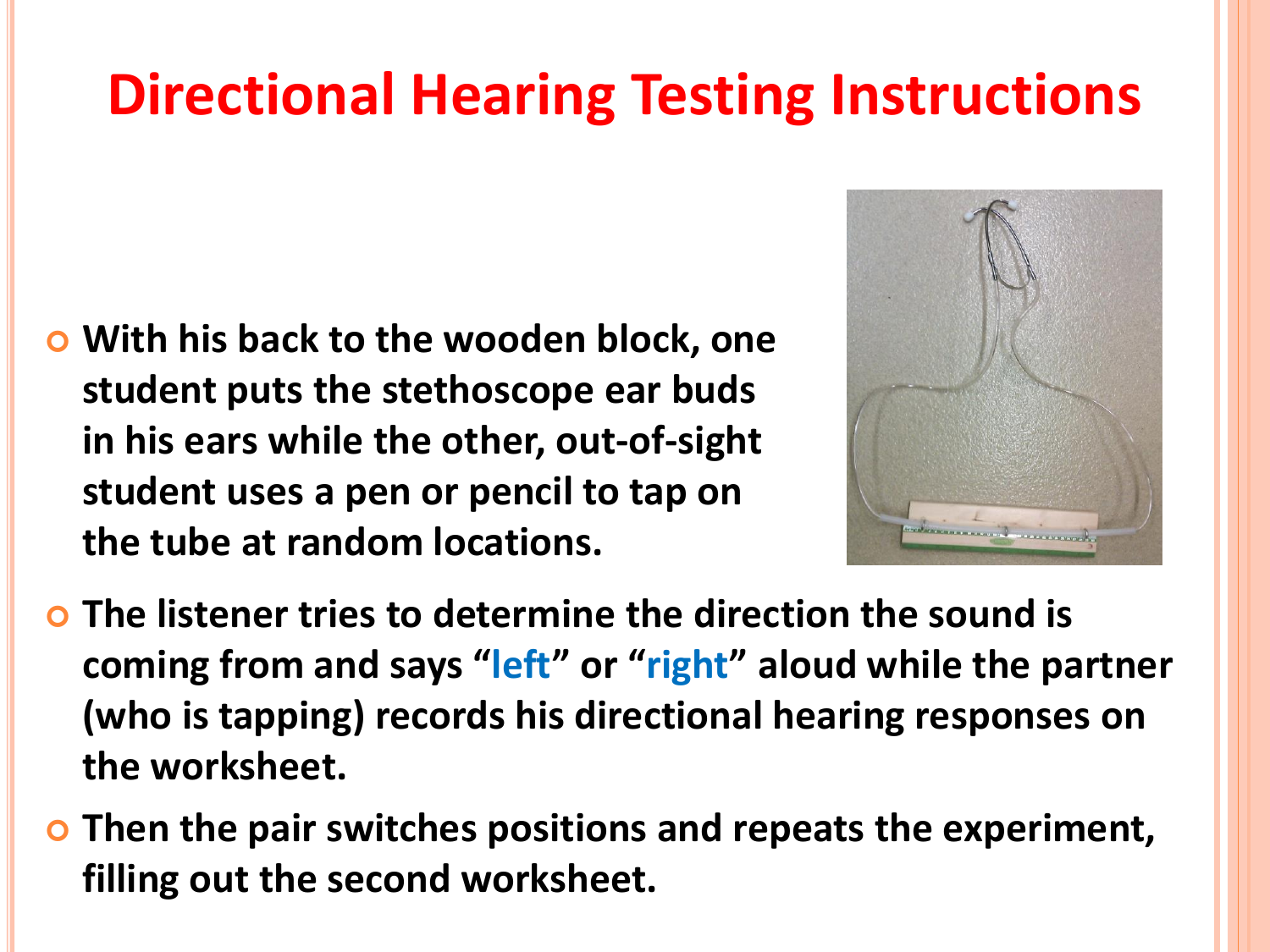# **Directional Hearing Worksheet**

- **The teacher will explain how to use the set-up.**
- **Begin the activity only after the teacher's explanation.**

#### **Start the activity:**

- **Randomly tap the tube at the following measurement locations.**
- **Using the data table columns on your worksheet, the person tapping records whether the listener could determine a sound from the left (L), right (R), or is unable to tell (X).**

#### **Do 3 trials for each measurement.**

|                         |  | $1$ in $\vert$ 2 in $\vert$ 3 in $\vert$ 4 in $\vert$ 5 in $\vert$ 6 in $\vert$ 7 in $\vert$ 8 in $\vert$ 9 in $\vert$ 10 in $\vert$ 11 in |  |  |  |  |
|-------------------------|--|--------------------------------------------------------------------------------------------------------------------------------------------|--|--|--|--|
| $\vert$ Trial 1         |  |                                                                                                                                            |  |  |  |  |
| $\sqrt{ }$ Trial 2      |  |                                                                                                                                            |  |  |  |  |
| $\sqrt{\text{Trial 3}}$ |  |                                                                                                                                            |  |  |  |  |

 **Then, switch places with your partner and let the other person record your findings on a separate worksheet.**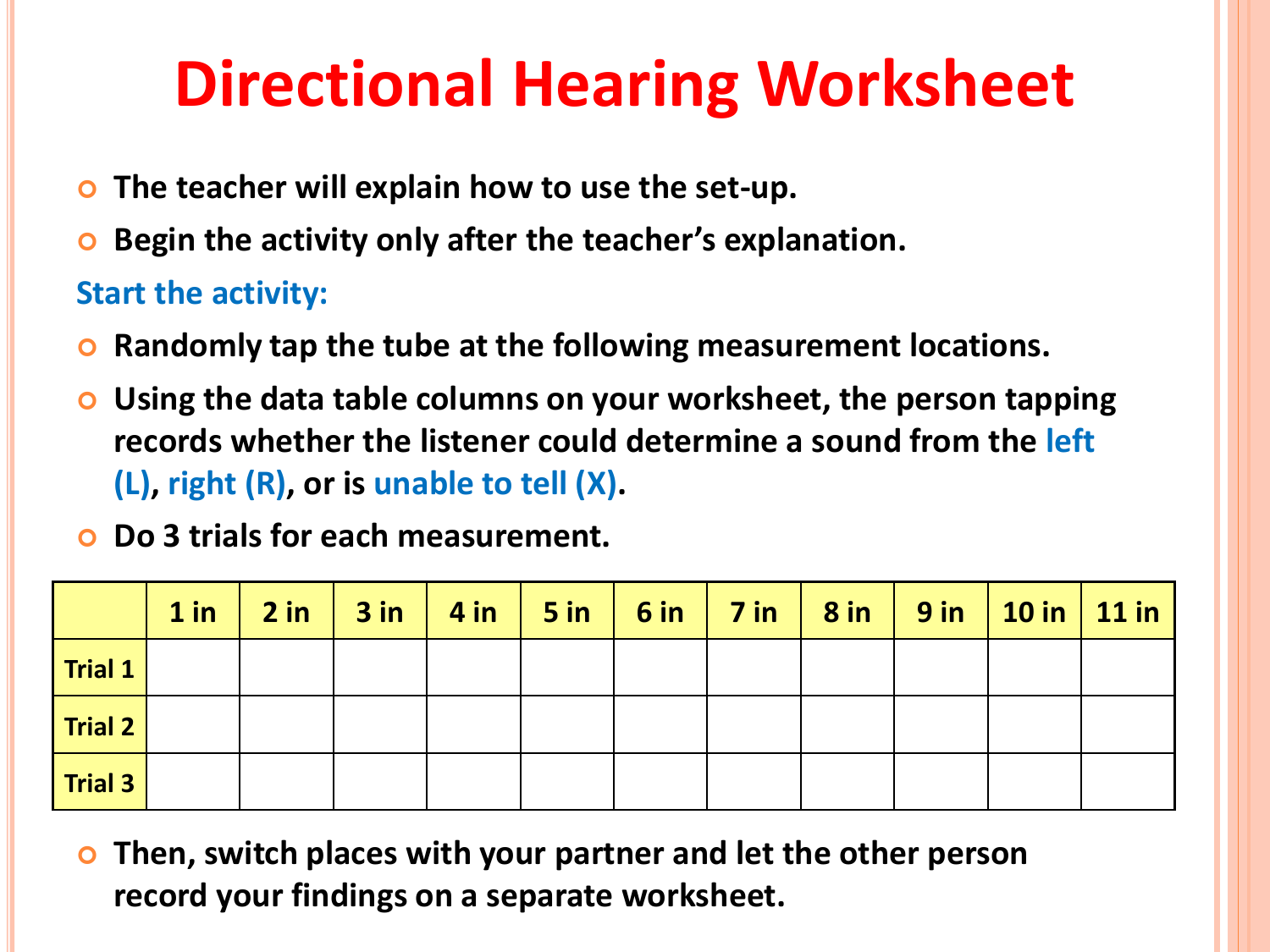# **Directional Hearing Results & Analysis**

### **How accurately did the listener determine the directions?**



 **Was there a region in the middle where the listener could not determine a difference? Did the responses get better closer to the ends? Why do you think this does or does not happen?**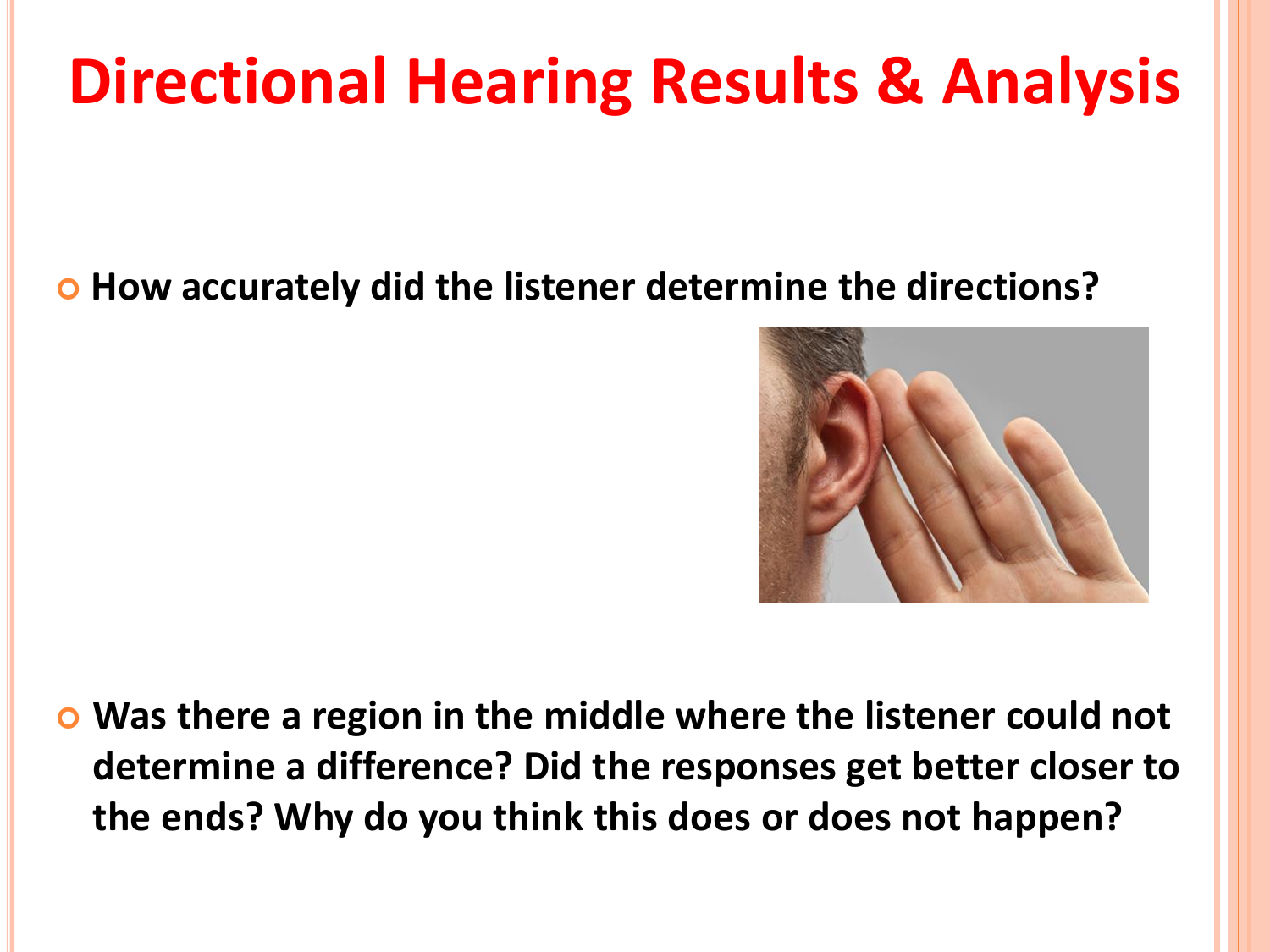# **Post-Activity Quiz**

**1. How does our sense of hearing work?**

**2. Why do we have two ears?**



**3. In the directional hearing testing activity, how did your ears sense the locations of the taps?**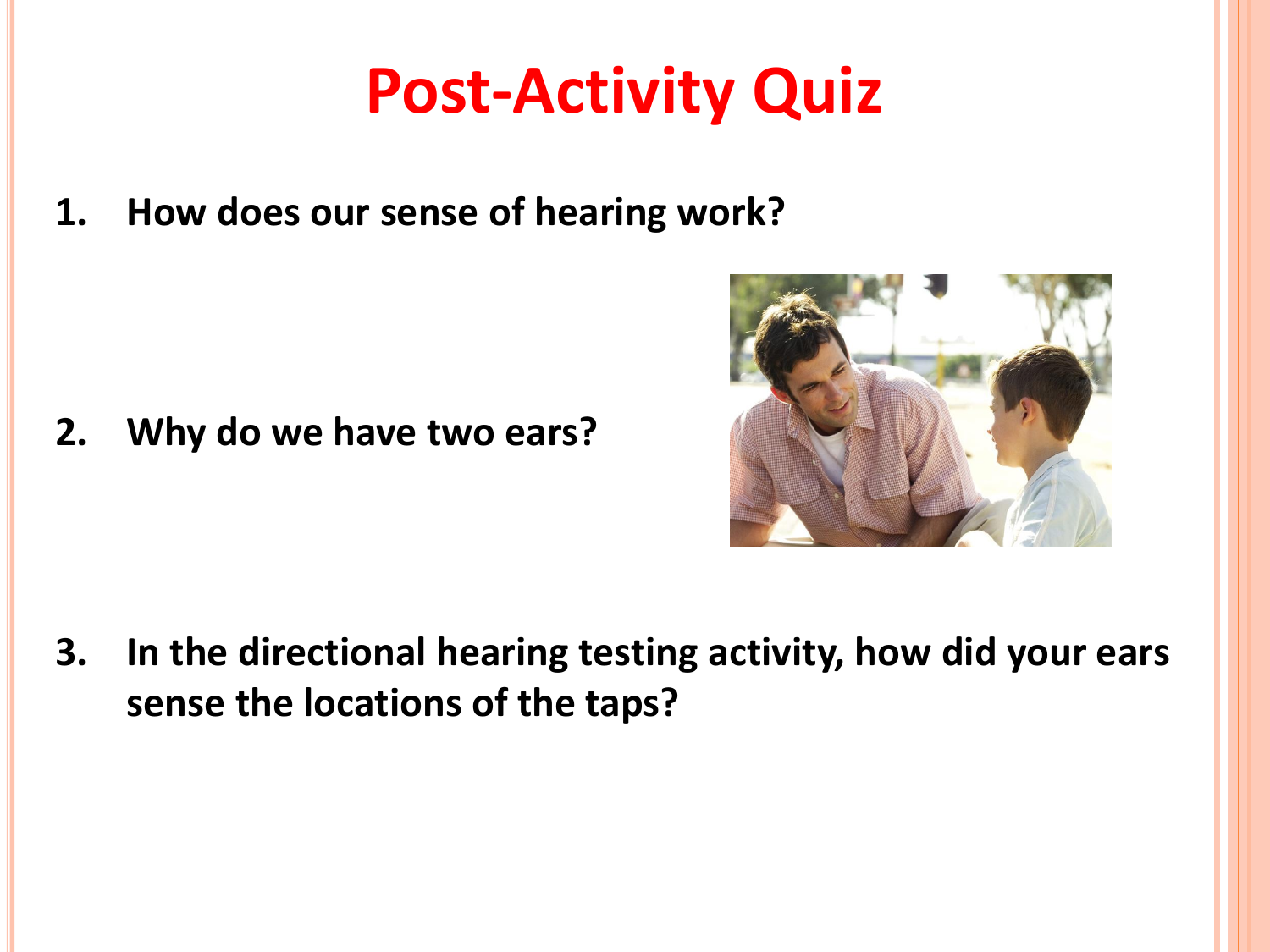# **Post-Activity Quiz Answers**

### **1. How does our sense of hearing work?**

Sound makes the ear drum move, and this movement is amplified by the middle ear. This amplified movement causes fluid in the inner ear to move, and the hairs in the inner ear convert movement into electrical impulses that are sent to the brain.

### **2. Why do we have two ears?**

Two ears enable us to determine the direction of the sound we hear because sounds from one side take longer to travel to the farther ear.

**3. In the activity using the stethoscope, how did your ears sense the locations of the taps?**

If a tap is closer to one ear, the sound takes a shorter time to travel to that ear, and that ear signals faster to the brain, which figures out  $\ddot{\phantom{a}}$ location.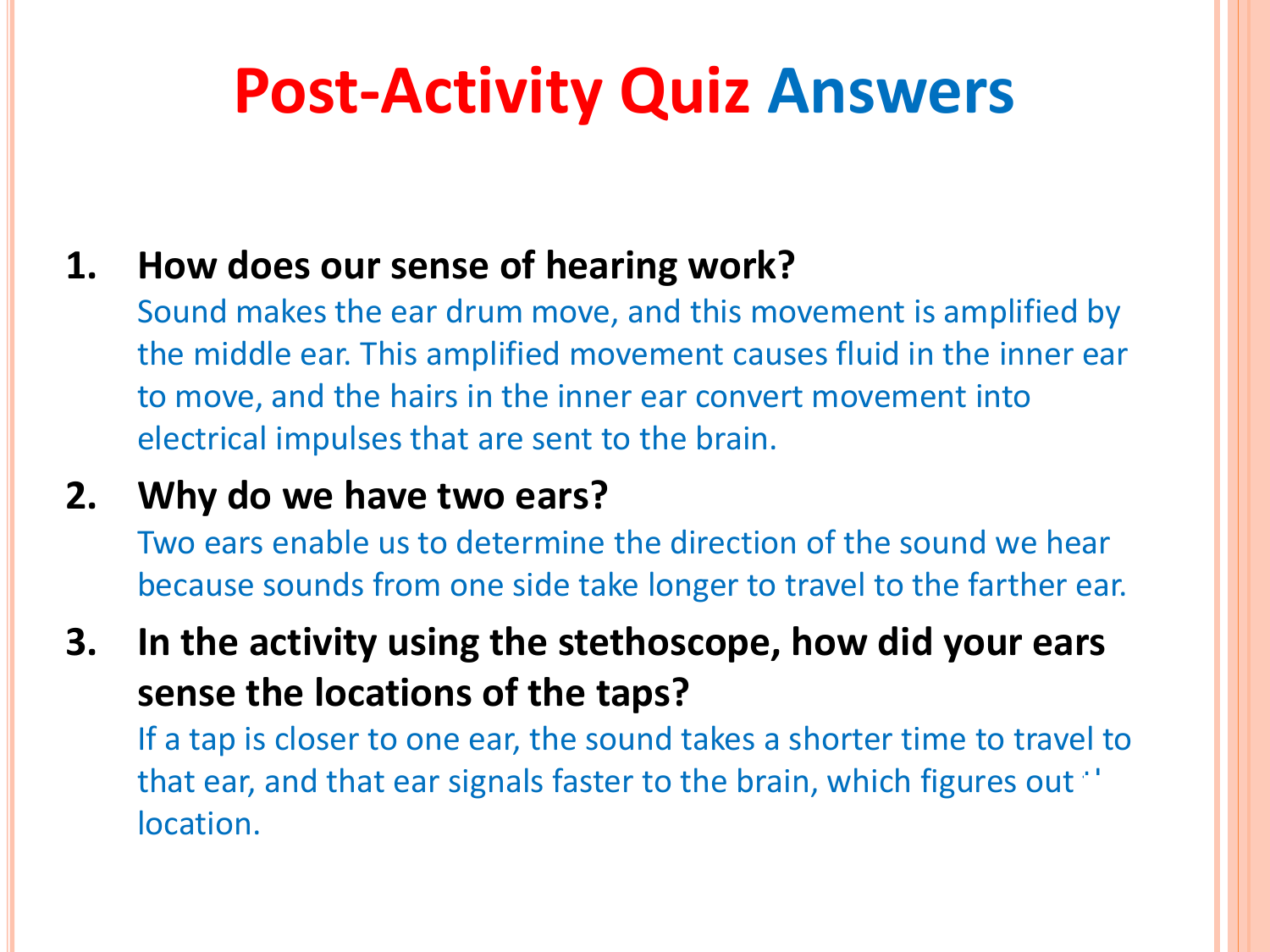# **Vocabulary**

### **binaural**

• **Having (or relating to) two ears.**

### **binaural hearing**

• **How animals use their two ears and the time lag of sound waves to determine direction of origin of sounds.**

### **directional**

• **Related to a direction, such as sound coming from a direction.**

### **sound localization**

• **A person's ability to identify the location or origin of a detected sound in direction and distance.**

### **stethoscope**

• **An instrument used by doctor's to listen to the sound of your heart.**